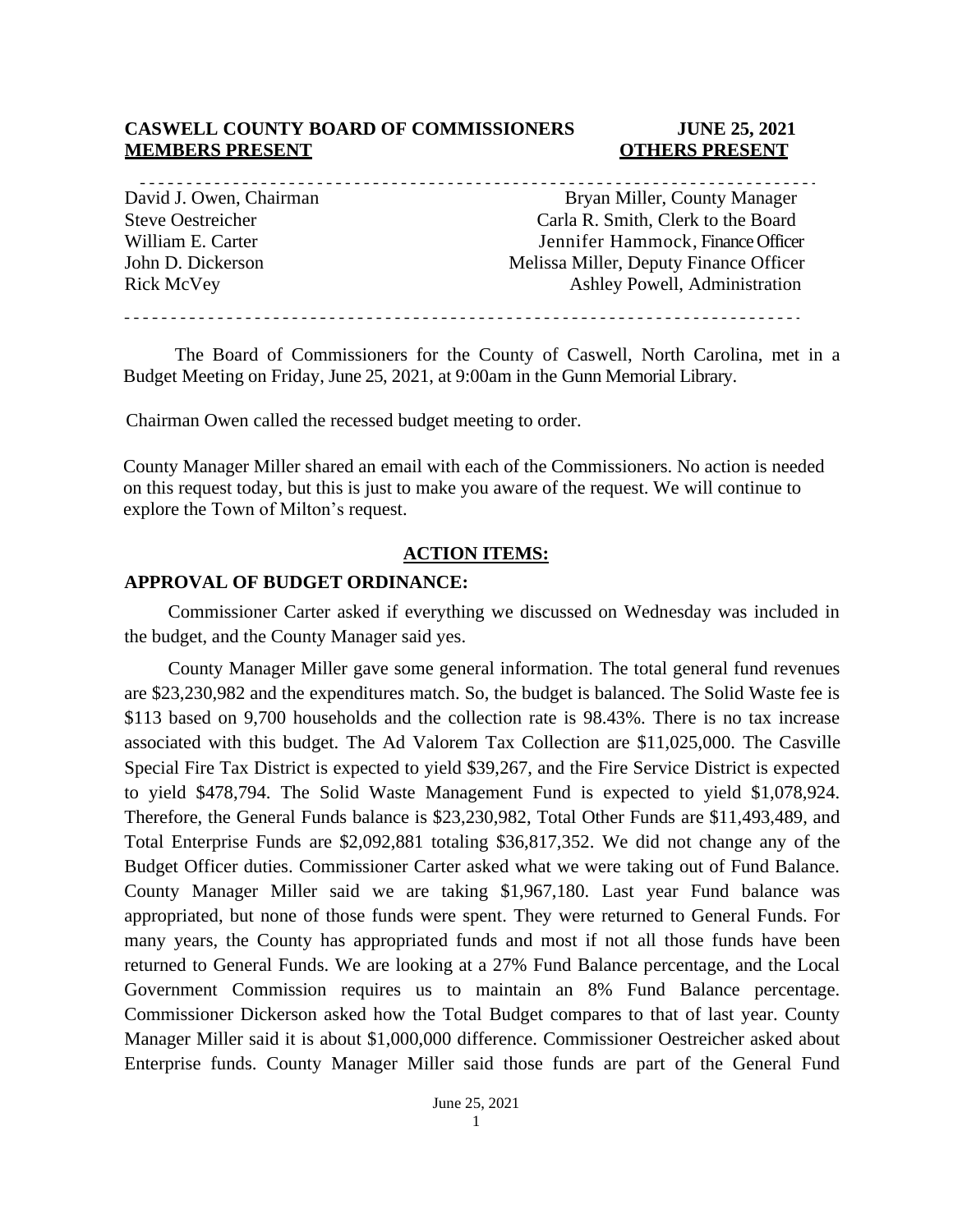Balance, but they cannot be used for anything other than Enterprise fund. Chairman Owen asked for clarity on the Solid Waste Fee. The fee will increase \$53, but our solid waste fee will remain one of the lowest in the area. When the tax rate was increased the solid waste fee was reduced, which led to us using much of our solid waste fund balance. Commissioner Dickerson said with Covid situation calming down, has that impacted the volume of trash coming in. County Manager Miller said it does not seem to have, and that is why we budgeted so much for this year. County Manager Miller said Finance and Administration has been working hard to complete the audit, the Local Budget Ordinance, and the Budget as a whole, but as soon as those are completed, we will look at the outside trash dumping in Caswell. The Board discussed the solid waste fee further for clarity.

Commissioner Dickerson said times are good now, but he does not want to add expenses that will lead to a tax increase in the future. He also wants to look at how the Public School is funded with the attendance decreasing.

A **motion** was made by Commissioner Carter and seconded by Commissioner McVey and **carried 4 -1** to approve the Budget for 2021-2022. (Commissioner Dickerson opposed)

# **APPROVAL OF GRANT PROJECT:**

The school of Government has issued some guidance on the spending of the Coronavirus funds. They said the funds are best spent out of a budget ordinance. So, we left those funds out of the Budget Ordinance and created a Project Ordinance.

A **motion** was made by Commissioner Oestreicher and seconded by Commissioner Carter and **carried 5-0** to approve the Grant Project Ordinance for the Caswell County Coronavirus State and Local Fiscal Recovery Fund.

# **DISCUSSION ITEMS:**

The email from the Town of Milton is an item to be addressed later. The Town of Milton requested American Rescue Plan Act funds, but we will need clarity on this request. If we can use American Rescue Plan Act funds, we will amend that budget at that time.

# **ANNOUNCEMENTS AND UPCOMING EVENTS:**

There was a consensus of the Board to cancel the July  $6<sup>th</sup>$  scheduled meeting. A notice was to be sent out today.

# **ADJOURNMENT:**

Commissioner Carter made a motion at 9:32 am to adjourn, seconded by Commissioner McVey and the motion carried unanimously.

> June 25, 2021  $\gamma$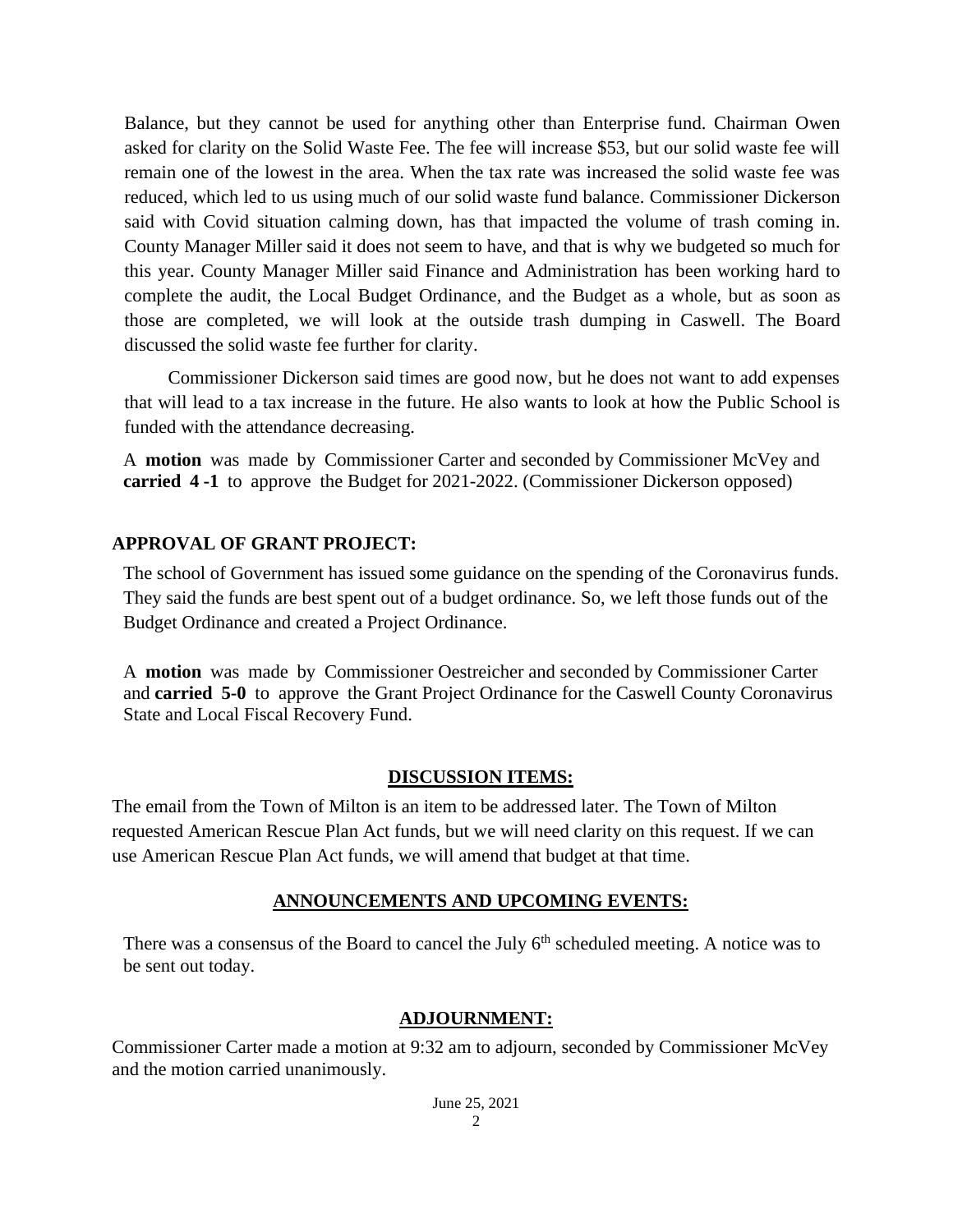

### **CASWELL COUNTY LOCAL GOVERNMENT BUDGET ORDINANCE FISCAL YEAR 2021-2022**

### BE IT ORDAINED by the Caswell County Board of Commissioners:

The following amounts are hereby appropriated for the operations of county government and its activities for the fiscal year beginning July 1, 2021 and ending June 30, 2022, in accordance with the chart of accounts heretofore established for this county.

### **SECTION I.**

The following amounts are hereby appropriated in the General Fund.

#### **REVENUES:**

|       | 11,025,000   |
|-------|--------------|
|       | 1,934,200    |
|       | 778,650      |
|       | 3,369,893    |
|       | 803,231      |
|       | 978,916      |
|       | 1,908,912    |
|       | 465,000      |
|       | 1,967,180    |
| Total | \$23,230,982 |
|       |              |

#### **EXPENDITURES:**

| <b>General Government</b>         |             |
|-----------------------------------|-------------|
| Governing Body                    | 81,284      |
| Administration                    | 411,210     |
| Finance                           | 377,370     |
| <b>Tax Department</b>             | 558,401     |
| Elections                         | 223,385     |
| <b>Register of Deeds</b>          | 195,231     |
| Information Technology            | 248,223     |
| Maintenance                       | 696,142     |
| <b>Public Buildings</b>           | 61,660      |
| <b>Fleet Management</b>           | 2,000       |
| Non-Departmental                  | 946,858     |
|                                   |             |
| Subtotal - General Government     | \$3,801,764 |
| <b>Public Safety</b>              |             |
| <b>Sheriff Department</b>         | 3,015,936   |
| <b>Detention Center</b>           | 1,749,926   |
| School Resource Officer Program   | 177,278     |
| 911 Telecommunications            | 865,671     |
| <b>Building Inspections</b>       | 210,837     |
| Coroner/Medical Examiner          | 21,500      |
| <b>Emergency Management</b>       | 91,104      |
| <b>Emergency Medical Services</b> | 2,341,547   |

#### **Economic & Physical Development**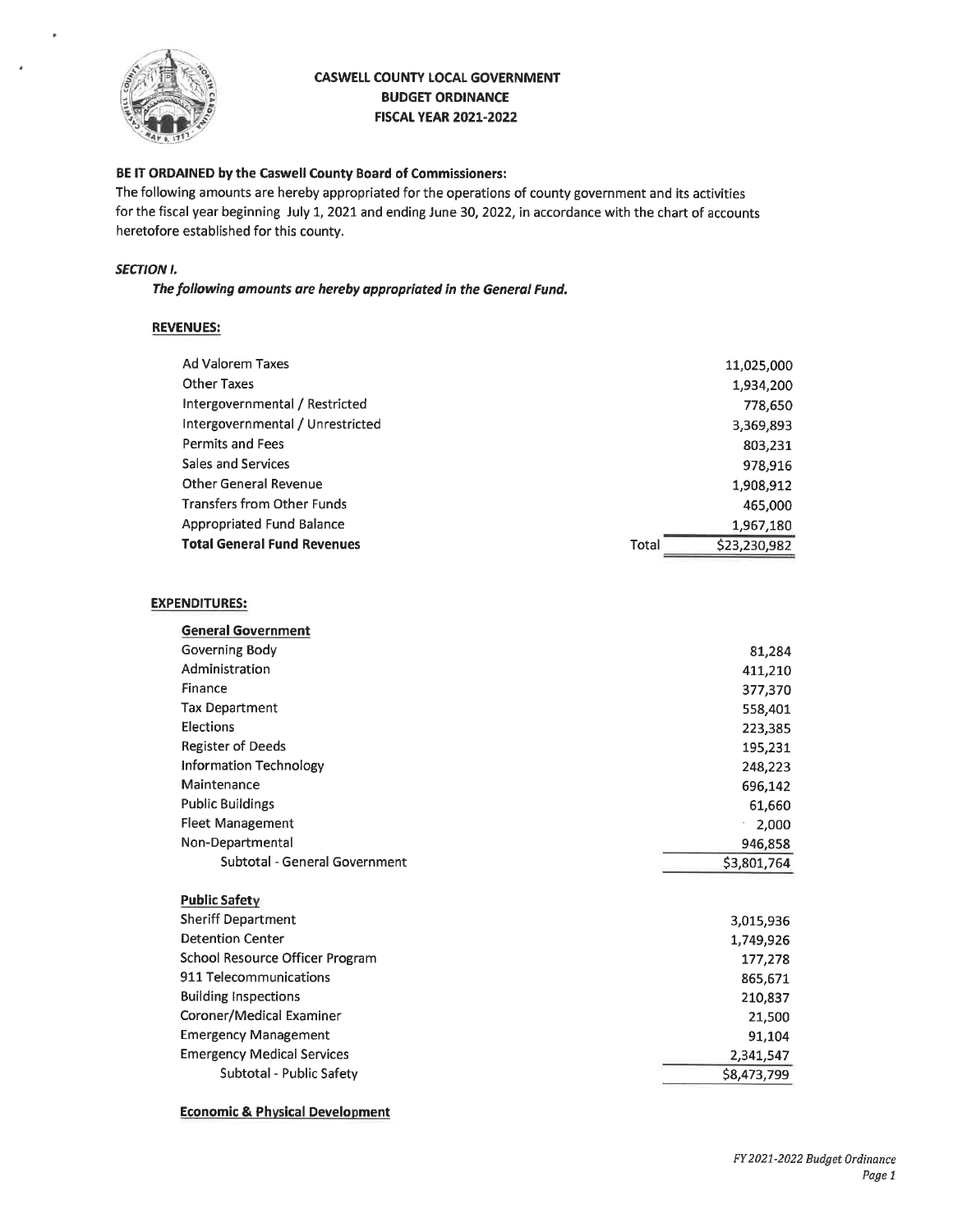| Economic Development                        | 267,519     |
|---------------------------------------------|-------------|
| <b>Planning Department</b>                  | 89,547      |
| <b>Cooperative Extension Services</b>       | 414,283     |
| Subtotal - Economic & Physical Development  | \$771,349   |
| <b>Environmental Protection</b>             |             |
| Soil & Water Conservation                   | 122,196     |
| Subtotal - Environmental Protection         | \$122,196   |
|                                             |             |
| <b>Human Services</b>                       |             |
| <b>Animal Control</b>                       | 105,356     |
| <b>Senior Services</b>                      | 495,257     |
| <b>DPS/Community Based Alternatives</b>     |             |
| <b>ROAP/Transportation Grant</b>            |             |
| Subtotal - Human Services                   | \$600,613   |
| <b>Cultural &amp; Recreational Services</b> |             |
| Parks & Recreation                          | 271,676     |
| Farmer Lake                                 | 75,962      |
| Arts Council                                | 2,500       |
| Subtotal - Cultural & Recreational Services | 350,138     |
| <b>Regional Agencies</b>                    |             |
| <b>Cardinal Innovations Healthcare</b>      | 90,447      |
| Subtotal - Regional Agencies                | \$90,447    |
|                                             |             |
| <b>Special Appropriations</b>               |             |
| Caswell Parish                              | 10,000      |
| Caswell County Partnership for Children     | 3,000       |
| <b>Cooperative Forestry Services</b>        | 74,579      |
| <b>Animal Protection Society (APS)</b>      | 130,000     |
| Local Food Council                          | 1,000       |
| Caswell Historical Foundation               | 0           |
| Caswell Horticulture Club                   | 6,000       |
| <b>Subtotal - Special Appropriations</b>    | \$224,579   |
| <b>Public Education</b>                     |             |
| <b>Public Schools</b>                       |             |
| <b>Current Expense</b>                      | 2,600,000   |
| <b>Teacher Supplements</b>                  | 0           |
| Teacher Incentive Program                   | 0           |
| Special Appropriation/Social Worker         | 55,000      |
| Capital Outlay                              | 465,000     |
| Subtotal - Public Schools                   | \$3,120,000 |
| <b>Piedmont Community College</b>           |             |
| <b>Current Expense</b>                      | 347,276     |
| Capital Outlay                              | 235,000     |
| Subtotal - Community College                | \$582,276   |
|                                             |             |
| <b>Reserve for Bond Payments</b>            |             |
| Article 40 & 42 Restricted                  | 778,650     |
| Subtotal - Reserve for Bond Payments        | \$778,650   |

 $\bullet$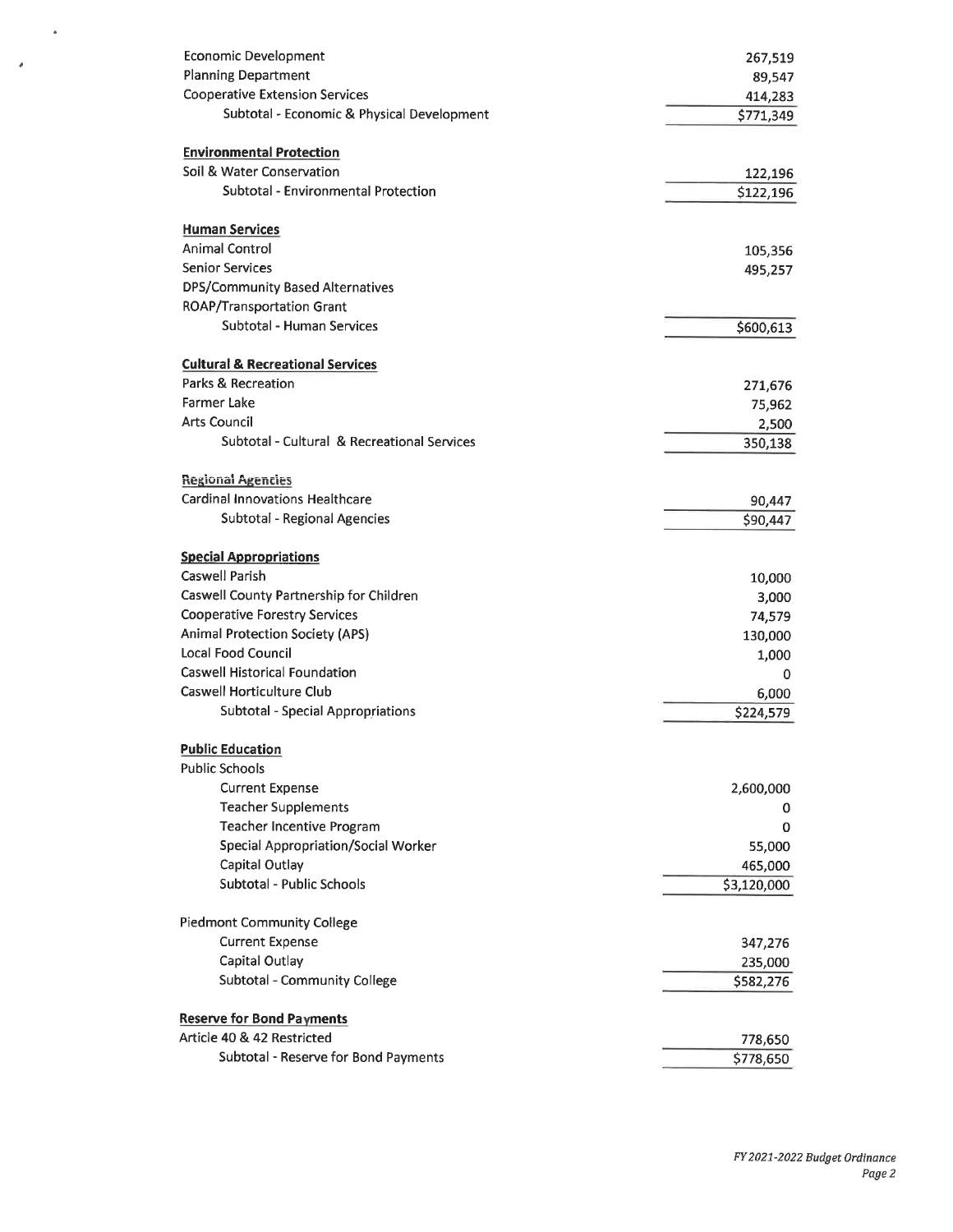| Debt Services / School Bond & Private Placement |                       |
|-------------------------------------------------|-----------------------|
| School Bonds/Principal & Interest               |                       |
| Detention Center/Principal & Interest           | 770,547               |
| Subtotal - School Bond & Private Placement      | \$770,547             |
| <b>Debt Services / Installments</b>             |                       |
| 2016 Courthouse HVAC Project                    | 111,685               |
| 2018 PEMC/Library Construction Project          | 99,524                |
| 2020 Co-Square PEMC Loan                        |                       |
| Subtotal - Installments                         | \$211,209             |
| Debt Services / Vehicle Lease Program           |                       |
| Vehicle Lease/Sheriff                           | 259,950               |
| Vehicle Lease/County                            | 111,900               |
| Subtotal - Vehicle Lease Program                | \$371,850             |
| <b>Transfers to Other Funds</b>                 |                       |
| <b>Revaluation Fund</b>                         | 30,000                |
| Public Library Fund                             | 313,614               |
| Family Services/Crisis Intervention Fund        | 13,000                |
| Court Facility Fund                             | 20,000                |
| <b>Fire Rescue Operations</b>                   | 31,500                |
| Local Law Enforcement/Special Separation        | 117,658               |
| Department of Social Services Fund              | 1,488,177             |
| <b>Public Health Fund</b>                       | 947,616               |
| Subtotal - Contributions                        | \$2,961,565           |
| <b>Total General Fund Expenditures</b>          | \$23,230,982<br>Total |

# **SECTION II.**

 $\sim$   $\star$ 

 $\mathcal{A}$ 

The following amounts are hereby appropriated in the General Fund/Sub-Funds.

| <b>Court Facilities Fund</b>                                 |       |          |
|--------------------------------------------------------------|-------|----------|
| <b>Revenues</b>                                              |       |          |
| <b>Court Facilities Fees</b>                                 |       | 26,000   |
| <b>Transfer from General Fund</b>                            |       | 32,600   |
|                                                              | Total | \$58,600 |
| <b>Expenditures</b>                                          |       |          |
| <b>Court Facilities Expenses</b>                             |       | 58,600   |
|                                                              | Total | \$58,600 |
| Register of Deeds Automation Enhancement & Preservation Fund |       |          |
| <b>Revenues</b>                                              |       |          |
| Automation/Preservation Reserve                              |       | 7,812    |
| Interest on Investments                                      |       |          |
|                                                              | Total | \$7,812  |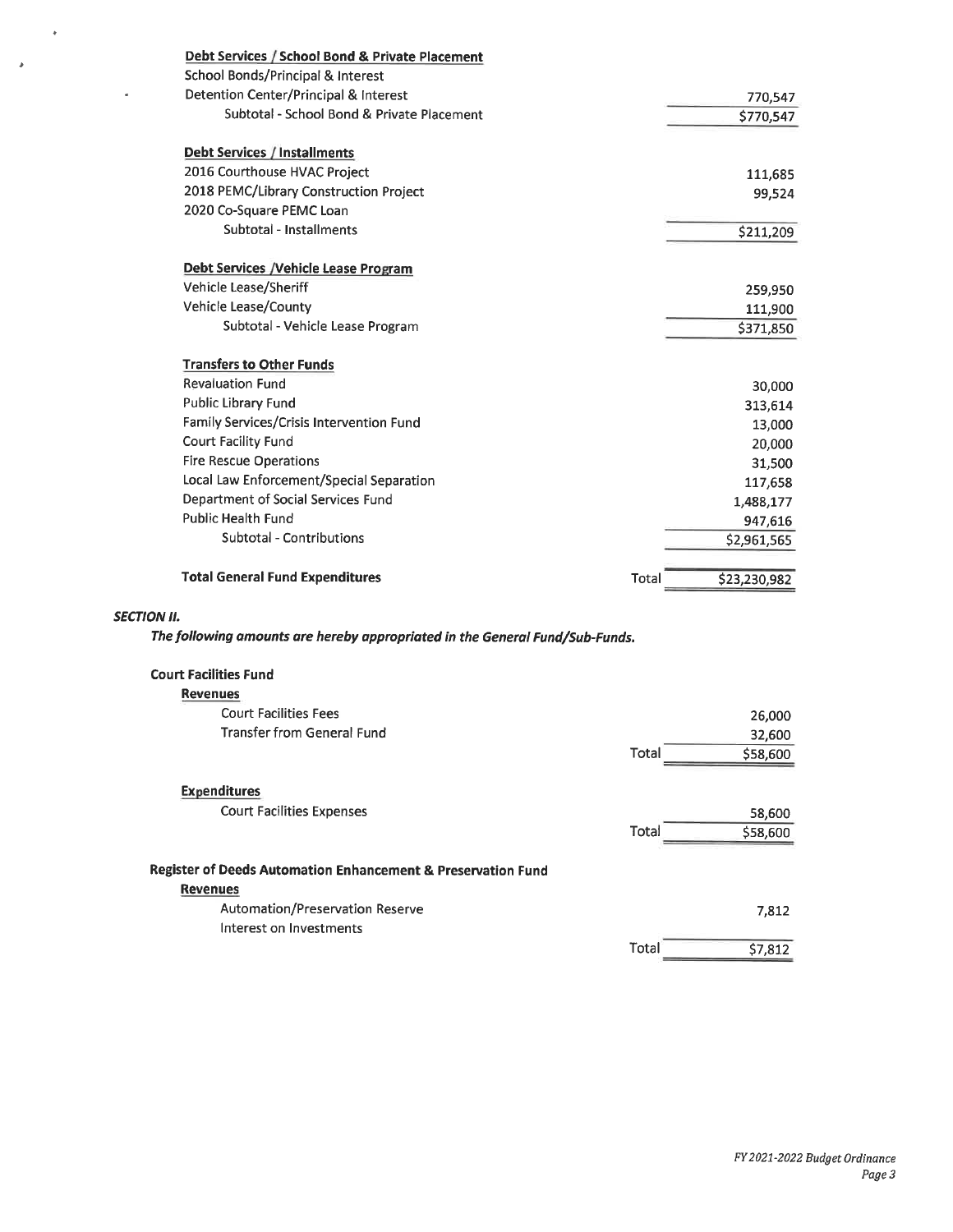| <b>Expenditures</b>                       |                      |
|-------------------------------------------|----------------------|
| <b>Automation Enhancement Expenses</b>    | 0                    |
| <b>Automation Enhancement Reserve</b>     | 7,812                |
|                                           | \$7,812<br>Total     |
| <b>Department of Social Services Fund</b> |                      |
| <b>Revenues</b>                           |                      |
| State & Federal Funding                   | 2,980,776            |
| Transfer/General Fund                     | 1,488,177            |
|                                           | Total<br>\$4,468,953 |
| <b>Expenditures</b>                       |                      |
| Administration                            | 3,241,629            |
| <b>Purchased Services</b>                 | 165,770              |
| <b>Work First</b>                         | 17,000               |
| Aid for Dependent Children                |                      |
| <b>General Assistance</b>                 | 423,700              |
| <b>Medical Assistance</b>                 | 261,796              |
| Aid to Blind                              | 50,208               |
| <b>Transportation Assistance</b>          | 2,688                |
|                                           | 37,000               |
| <b>Energy Assistance</b>                  | 244,162              |
| Capital Outlay                            | 25,000               |
|                                           | \$4,468,953<br>Total |
| <b>Public Health Fund</b>                 |                      |
| <b>Revenues</b>                           |                      |
| <b>State Funding</b>                      | 975,413              |
| <b>Direct Fees</b>                        | 96,800               |
| <b>Insurance Fees</b>                     | 39,800               |
| Medicaid                                  | 548,724              |
| Medicare                                  | 80,000               |
| Medicare-HMO                              | 0                    |
| <b>Appropriated Fund Balance</b>          | 947,616              |
| Transfer/General Fund                     | 296,331              |
|                                           | \$2,984,684<br>Total |
| <b>Expenditures</b>                       |                      |
| Administration                            | 2,114,394            |
| Operations                                | 763,211              |
| Capital Outlay                            | 107,079              |
|                                           | Total<br>\$2,984,684 |
| <b>Library Fund</b>                       |                      |
| <b>Revenues</b>                           |                      |
| <b>State Grant</b>                        | 83,382               |
| Fines & Fees                              | 5,500                |
| Gifts & Reimbursements                    | 1,500                |
| <b>Donations</b>                          | 200                  |
| Transfer/General Fund                     | 303,224              |
|                                           | Total<br>\$393,806   |
| <b>Expenditures</b>                       |                      |
| Library / State                           | 110,993              |
| Library / Local                           | 282,813              |
|                                           | Total<br>\$393,806   |
|                                           |                      |

 $\sim$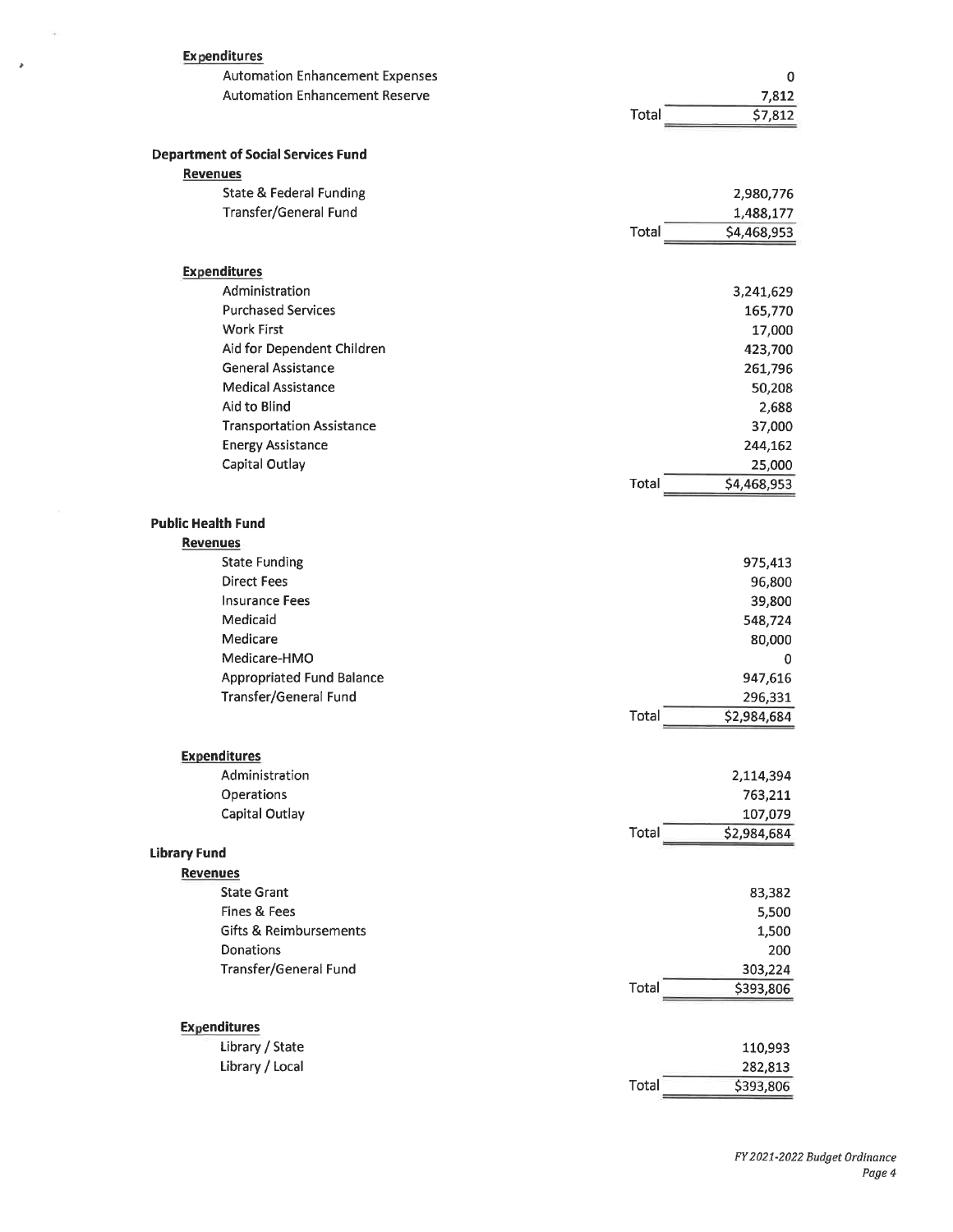| <b>Family Services/Crisis Intervention Fund</b>                                                    |                      |
|----------------------------------------------------------------------------------------------------|----------------------|
| <b>Revenues</b>                                                                                    |                      |
| NC Council for Women                                                                               | 45,856               |
| Marriage License Fees                                                                              | 17,500               |
| Governor's Crime Commission                                                                        | 113,808              |
| <b>Family Violence Prevention</b>                                                                  | 25,000               |
| Divorce Filing Fees                                                                                | 19,000               |
| DHHS/FVPS-CARES ACT                                                                                | 56,603               |
| <b>Fundraisers &amp; Donations</b>                                                                 | 4,510                |
| Z Smith Reynolds                                                                                   | 25,000               |
| Transfer/General Fund                                                                              | 13,000               |
|                                                                                                    | Total<br>\$320,277   |
| <b>Expenditures</b>                                                                                |                      |
| Administration                                                                                     | 202,082              |
| Operations                                                                                         | 118,195              |
|                                                                                                    | Total<br>\$320,277   |
| <b>Tourism Development Authority</b>                                                               |                      |
| <b>Revenues</b>                                                                                    |                      |
| Occupancy Tax                                                                                      | \$8,000              |
|                                                                                                    | Total<br>\$8,000     |
| <b>Expenditures</b>                                                                                |                      |
| <b>Tourism Development</b>                                                                         | \$8,000              |
|                                                                                                    | Total<br>\$8,000     |
| <b>Section 8 Housing Authority Fund</b>                                                            |                      |
| <b>Revenues</b>                                                                                    |                      |
| <b>Housing Authority Allocation</b>                                                                |                      |
| Refunds and Fraud Recovery                                                                         | 1,061,842            |
| <b>HUD Portability Fund</b>                                                                        | 0                    |
| Appropriated Fund Balance                                                                          | 0                    |
|                                                                                                    | 22,061<br>Total      |
|                                                                                                    | \$1,083,903          |
| <b>Expenditures</b>                                                                                |                      |
| <b>Housing Authority Payments</b>                                                                  | 916,662              |
| Administration                                                                                     | 146,803              |
| Operations                                                                                         | 20,438               |
|                                                                                                    | Total<br>\$1,083,903 |
| <b>SECTION III.</b><br>The following amounts are hereby appropriated in the Special Revenue Funds. |                      |
|                                                                                                    |                      |
| <b>Special Fire District Fund</b>                                                                  |                      |
| <b>Revenues</b>                                                                                    |                      |
| Casville Sales & Use Tax Revenue                                                                   | 6,000                |
| Casville Special Fire District/Tax Collections                                                     | 39,267               |
| Special Fire Service District Tax Collections                                                      | 478,794              |
| <b>Fire Tax Collections</b>                                                                        | 395,285              |
| <b>Contribution from General Fund/Rescue Operations</b>                                            | 30,000               |
| Contribution from General Fund/Fire Marshal                                                        | 1,500                |
|                                                                                                    | \$950,846<br>Total   |

 $\bar{\pmb{\theta}}$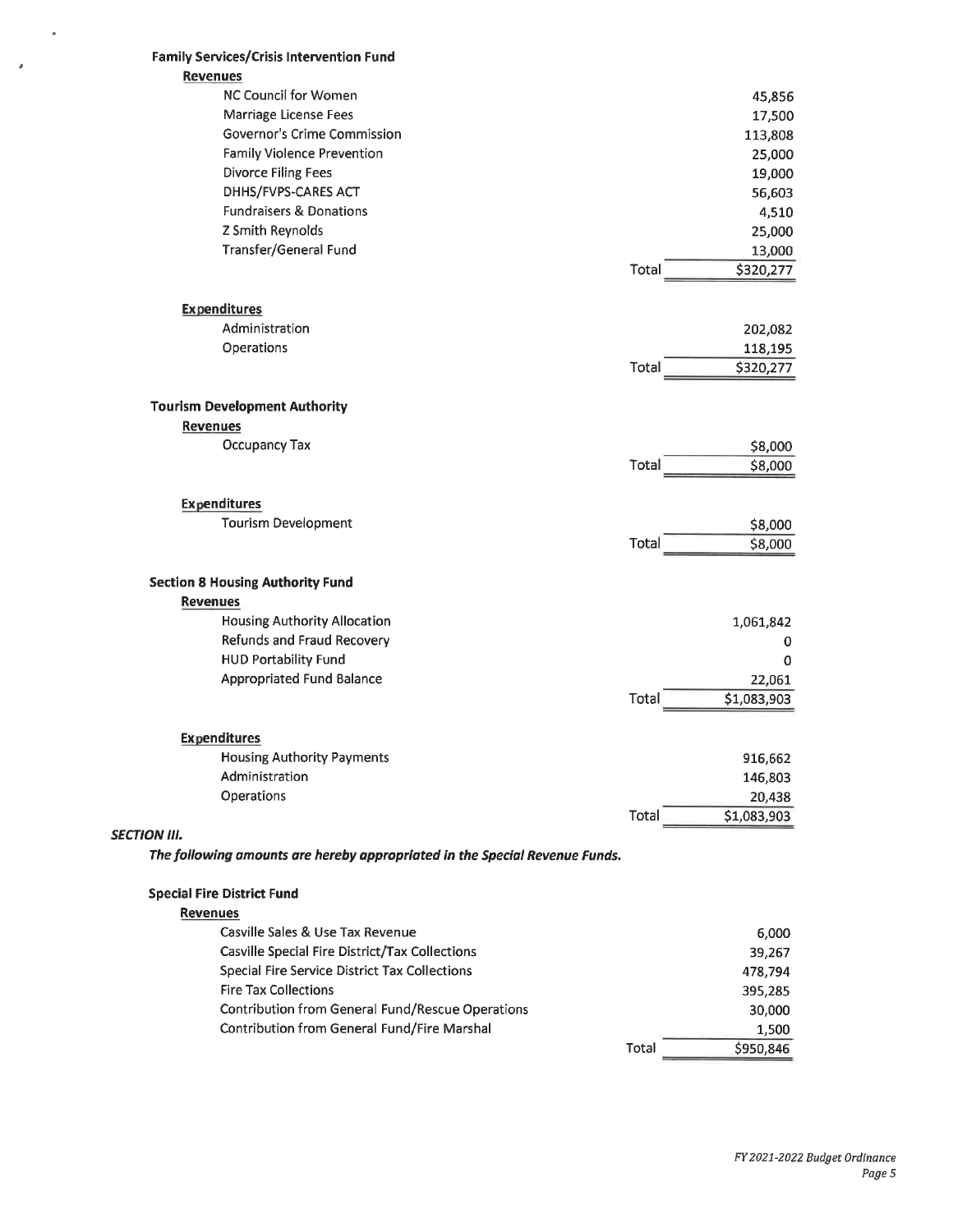| <b>Expenditures</b>                                                 |       |           |
|---------------------------------------------------------------------|-------|-----------|
| Casville VFD Operating Expense                                      |       | 45,267    |
| Fire Tax Distributions (NCVTS)                                      |       | 395,285   |
| <b>Rescue Operations</b>                                            |       | 31,500    |
| Special Fire Service District Tax Distributions                     |       | 478,794   |
|                                                                     | Total | \$950,846 |
|                                                                     |       |           |
| <b>Revaluation Fund</b>                                             |       |           |
| <b>Revenues</b>                                                     |       |           |
| Interest on Investment                                              |       | 300       |
| Contribution from General Fund                                      |       | 30,000    |
| Appropriated Fund Balance                                           |       |           |
|                                                                     | Total | \$30,300  |
|                                                                     |       |           |
| <b>Expenditures</b>                                                 |       |           |
| <b>Revaluation Expense</b>                                          |       |           |
| <b>Revaluation Reserve</b>                                          |       | 30,300    |
|                                                                     | Total | \$30,300  |
|                                                                     |       |           |
| <b>Emergency Telephone System Fund</b>                              |       |           |
| <b>Revenues</b>                                                     |       |           |
| <b>State Distributions</b>                                          |       | 105,129   |
| Interest on Investments                                             |       |           |
| <b>Appropriated Fund Balance</b>                                    |       | 184,871   |
|                                                                     | Total | 290,000   |
|                                                                     |       |           |
| <b>Expenditures</b>                                                 |       |           |
| Administration                                                      |       |           |
| Operations                                                          |       | 210,000   |
| Capital Outlay                                                      |       | 80,000    |
|                                                                     | Total | \$290,000 |
|                                                                     |       |           |
| <b>SECTION IV.</b>                                                  |       |           |
| The following amounts are hereby appropriated in the Capital Funds. |       |           |
| <b>School Capital Reserve Fund</b>                                  |       |           |
| <b>Revenues</b>                                                     |       |           |
| Sales Tax Distributions / Restricted                                |       | 778,650   |
|                                                                     | Total | \$778,650 |
|                                                                     |       |           |
|                                                                     |       |           |
| <b>Expenditures</b>                                                 |       |           |
| Transfer to General Fund/School Capital Outlay                      |       | 465,000   |
| Reserve                                                             |       | 313,650   |
|                                                                     | Total | \$778,650 |
|                                                                     |       |           |

 $\rightarrow$ 

 $\hat{\pmb{\theta}}$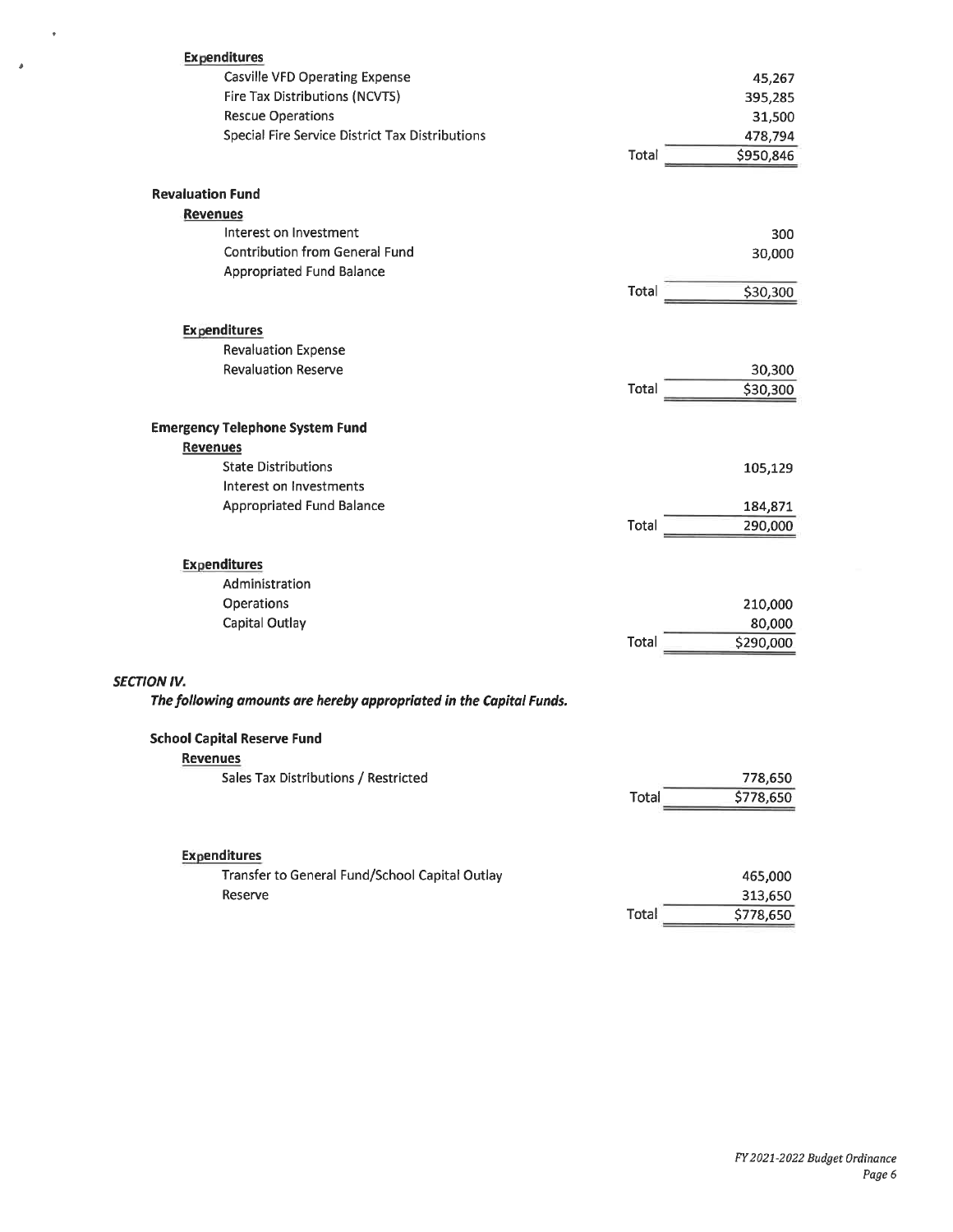### **SECTION V.**

 $\hat{\boldsymbol{\sigma}}$ 

 $\bar{\pmb{r}}$ 

The following amounts are hereby appropriated in the Enterprise Funds.

| <b>Revenues</b>                                                    |                      |
|--------------------------------------------------------------------|----------------------|
| <b>Special Separation Trust Fund</b>                               |                      |
| The following amounts are hereby appropriated in the Agency Funds. |                      |
| <b>SECTION VI.</b>                                                 |                      |
|                                                                    | Total<br>\$618,256   |
| Capital Outlay                                                     | 125,000              |
| <b>Operation Expenses</b>                                          | 305,044              |
| Administration                                                     | 188,212              |
| <b>Expenditures</b>                                                |                      |
|                                                                    |                      |
|                                                                    | Total<br>\$618,256   |
| <b>Appropriated Fund Balance</b>                                   | 25,000<br>81,991     |
| <b>Coronavirus Relief Funds</b>                                    | 6,800                |
| Interest on Investments<br>Sale of Fixed Assets                    | 200                  |
| <b>Other Agency Transportation</b>                                 | 5,500                |
| <b>Medicaid Transportation</b>                                     | 120,000              |
| Departmental & Agency Transportation                               | 69,062               |
| ROAP Grant & RGP Riders Fare                                       | 89,102               |
| Work First Program                                                 | 500                  |
| State / Capital Reimbursements                                     | 113,220              |
| State / Administration Reimbursements                              | 106,881              |
| <b>Revenues</b>                                                    |                      |
| <b>Caswell Division of Transportation Fund</b>                     |                      |
|                                                                    |                      |
|                                                                    | \$1,474,625<br>Total |
| <b>Other Disposals</b>                                             | 20,701               |
| White Goods Disposal                                               | 9,001                |
| <b>Scrap Tire Disposal</b>                                         | 0<br>37,384          |
| Capital Outlay                                                     | 1,243,748            |
| <b>Operation Expenses</b>                                          | 163,791              |
| <b>Expenditures</b><br>Administration                              |                      |
|                                                                    |                      |
|                                                                    | \$1,474,625<br>Total |
| <b>Appropriated Fund Balance</b>                                   | 67,534               |
| <b>Other Disposal Fees</b>                                         | 0                    |
| Sale of Fixed Assets                                               | 62,000               |
| <b>Restricted Disposal Taxes</b>                                   | 0                    |
| Interest and Investments                                           | 700                  |
| <b>Property Rental Fee</b>                                         | 3,500                |
| Recycling                                                          | 8,000                |
| <b>Tipping Fees</b>                                                | 253,967              |
| <b>Availability Fees</b>                                           | 1,078,924            |
| <b>Revenues</b>                                                    |                      |
| <b>Solid Waste Management Fund</b>                                 |                      |

**Contribution from General Fund** 

117,658 Total \$117,658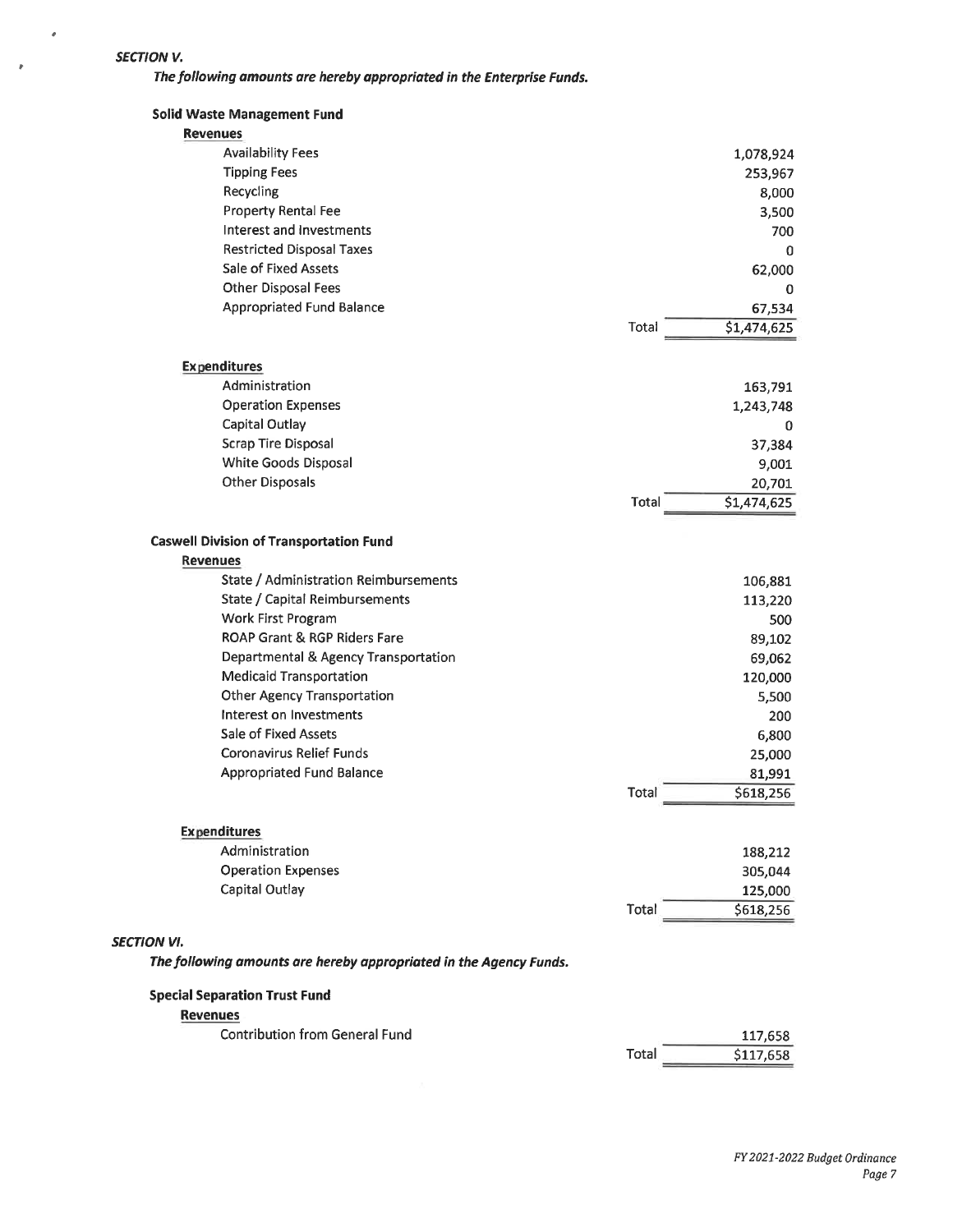#### **Expenditures**

**Separation Trust Expense** 

\$117,658 Total

117,658

| <b>Total General Fund</b>     | 23,230,982 |
|-------------------------------|------------|
| <b>Total Other Funds</b>      | 11,493,489 |
| <b>Total Enterprise Funds</b> | 2,092,881  |
| <b>Total Budget</b>           | 36,817,352 |

#### **SECTION VII.**

A. There is hereby levied an ad valorem tax at the rate of seventy three and five tenths (\$.7350) per one hundred dollars (\$100) valuation of property listed for taxes as of January 1, 2021, for the purpose of raising the revenue included in Ad Valorem taxes in the General Fund revenues of this Ordinance. This rate of tax is based on an estimated total valuation of property for the purpose of taxation of \$1,523,952,632 and an estimated collection rate of 98.43%. This collection rate is based on the collection rate stated in the June 30, 2020 audited financial statements.

B. There is hereby levied an ad valorem tax at the rate of \$0.0369 per one hundred dollars (\$100) valuation of property listed for taxes as of January 1, 2021. This rate of tax is based on an estimated total valuation of property for the purpose of taxation of \$108,111,992 for Casville Special Fire Tax District and an estimated collection rate of 98.43%. The collection rate is based on the collection rate stated in the June 30, 2020 audited financial statements.

C. There is hereby levied an ad valorem tax at the rate of \$0.0369 per one hundred dollars (\$100) valuation of property listed for taxes as of January 1, 2021. This rate of tax is based on an estimated total valuation of property for the purpose of taxation of \$1,318,241,101 for the County Fire Service District and an estimated collection rate of 98.43%. The collection rate is based on the collection rate stated in the June 30, 2020 audited financial statements.

D. Household solid waste availability fees for the Solid Waste Management Fund are hereby levied at \$113 per household based on an estimated household of 9,700 and a collection rate of 98.43%.

| <b>FUND</b>                        | <b>RATE</b> | <b>YIELD</b> |
|------------------------------------|-------------|--------------|
| Ad Valorem Tax Collections         | \$0.7350    | \$11,025,000 |
| Casville Special Fire Tax District | \$0.0369    | \$39,267     |
| <b>Fire Service District</b>       | 50.0369     | \$478,794    |
| Solid Waste Management Fund        | \$113.00    | \$1,078,924  |

#### **SECTION VIII.**

The County Manager, as Budget Officer, is hereby authorized to reallocate appropriations as contained herein and to enforce policy under the following conditions:

- a. The Budget Officer may not transfer any amounts between funds without the approval of the Board of Commissioners.
- b. Federal and State grant funds may only be transferred between departments as allowed by regulations.
- c. The budget shall be approved and maintained by function.
- d. The Budget Officer has authority to approve expenditures up to \$5,000 within functions and must present budget amendment(s) to the Board of Commissioners in a timely manner.
- e. The Budget Officer has authority to approve capital outlay items appropriated in the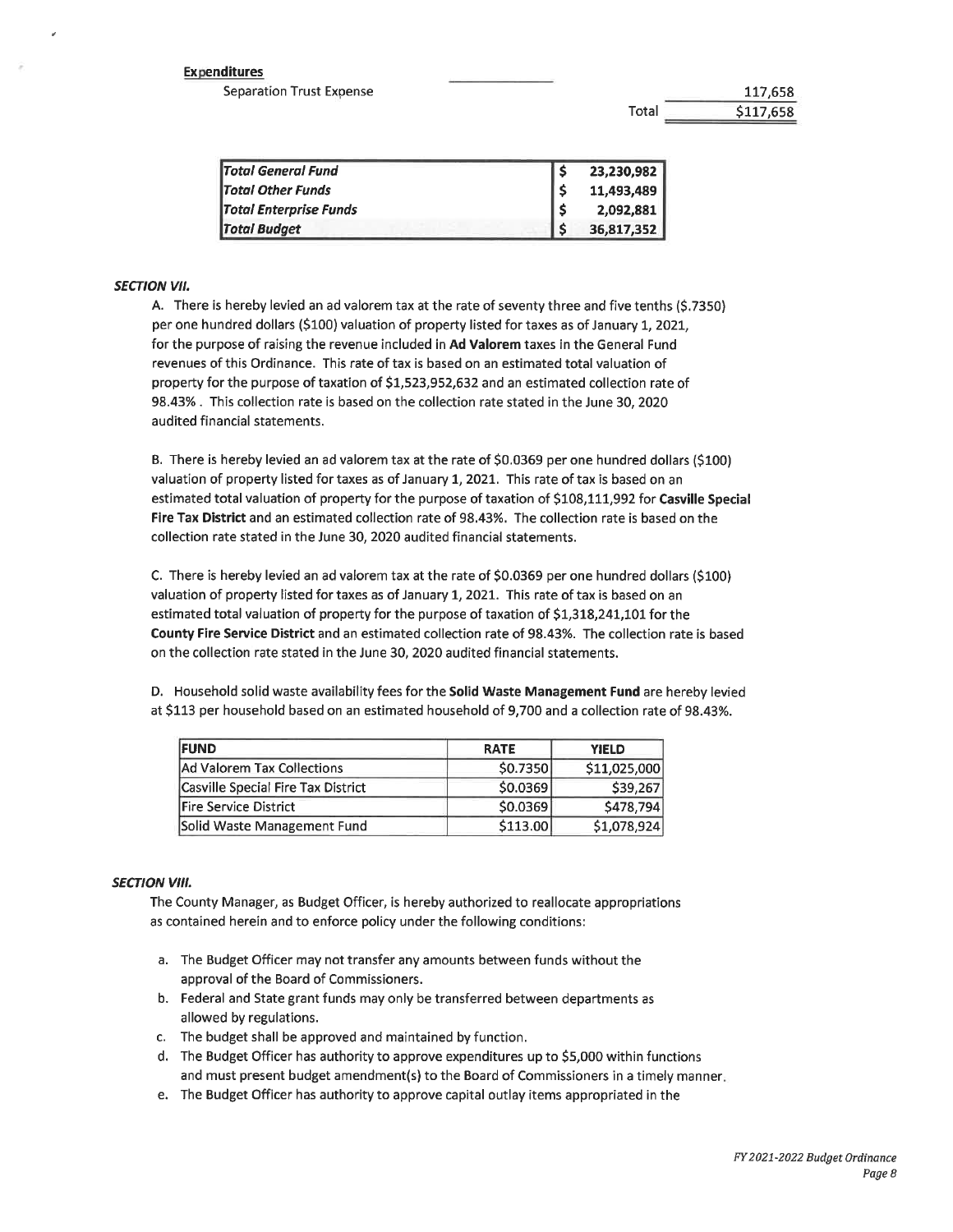current budget.

- f. The Budget Officer must present all non-recurring contracts, consulting services and/or professional services agreements in excess of \$5,000 the Board of Commissioners for approval.
- g. The Budget Officer must present salary adjustments and/or merit raise requests, with the exception of state reclassifications, to the Board of Commissioners for approval.
- h. The Budget Officer must present all budget amendments to the Board of Commissioners for approval.
- i. Caswell County will continue the approved Self-Funded Insurance plan that became effective July 1, 2019. The plan is administered under the NCCHIP program and Blue Cross Blue Shield is the insurance provider.

Qualifying employees will continue to pay \$15 per month for the health insurance premium base plan.

#### **SECTION IX.**

Coronavirus Aid, Relief and Economic Security (CARES) Act

The CARES Act was signed into law on March 27, 2020. The law has provided relief funding for expenses related to addressing the COVID-19 pandemic. This budget has been adopted based on speculation of down-turns in revenues, increased expenses, entitlements for eligible employees, as well as enforcement and/or directives by the state and federal government. The budget will be amended as needed during the uncertainty of the pandemic.

The Coronavirus State and Local Fiscal Recovery Funds of H.R. 1319 American Rescue Plan Act of 2021 (CSLRF). Caswell County has received the first tranche in the amount of \$2,195,281 of CSLRF funds. The total allocation is \$4,390,562, with the remainder to be distributed to the County within 12 months.

#### **SECTION X.**

Copies of this Budget Ordinance shall be furnished to the County Manager, Finance Director and Tax Administrator to be kept on file for the direction in the carrying out their duties.

Adopted this 25th day of June 2021.

David Owen, Chair **Caswell County Board of Commissioners** 

ATTEST:

Carla Smith, Clerk to the Board of County Commissioners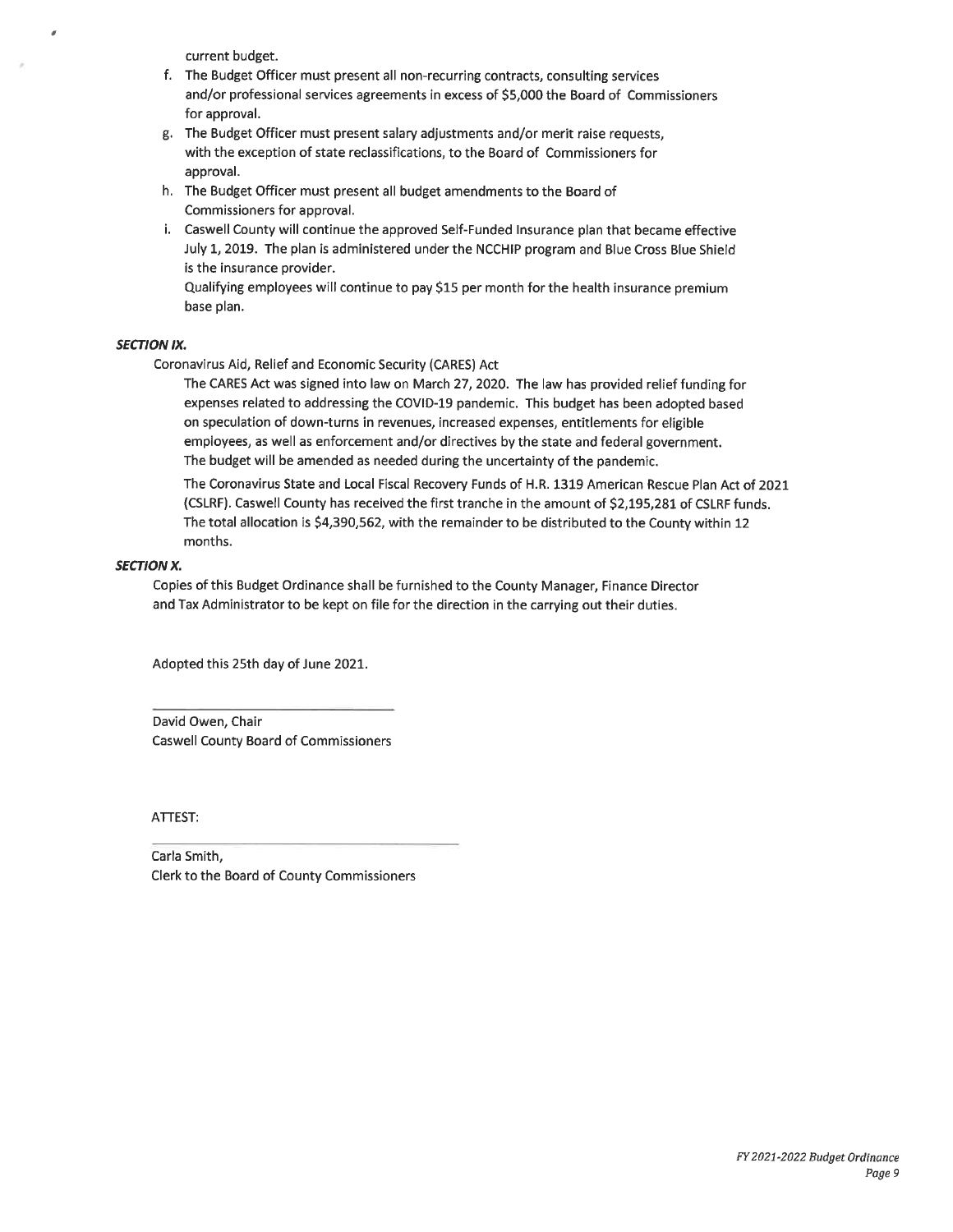# Caswell County Board of Commissioners

# **Grant Project Ordinance for the Caswell County Coronavirus State** and Local Fiscal Recovery Funds

BE IT ORDAINED by the County Commissioners of the Caswell County, North Carolina that, pursuant to Section 13.2 of Chapter 159 of the General Statutes of North Carolina, the following grant project ordinance is hereby adopted:

Section 1: This ordinance is to establish a budget for a project to be funded by the Coronavirus State and Local Fiscal Recovery Funds of H.R. 1319 American Rescue Plan Act of 2021 (CSLRF). Caswell County has received the first tranche in the amount of \$2,195,281 of CSLRF funds. The total allocation is \$4,390,562, with the remainder to be distributed to the County within 12 months. These funds may be used for the following categories of expenditures, to the extent authorized by state law.

- Support public health expenditures, by funding COVID-19 mitigation efforts. medical expenses, behavioral healthcare, and certain public health and safety staff;
- Address negative economic impacts caused by the public health emergency, including economic harms to workers, households, small businesses, impacted industries, and the public sector;
- Replace lost public sector revenue, using this funding to provide government services to the extent of the reduction in revenue experienced due to the pandemic:
- Provide premium pay for essential workers, offering additional support to those who have borne and will bear the greatest health risks because of their service in critical infrastructure sectors; and,
- Invest in water, sewer, and broadband infrastructure, making necessary investments to improve access to clean drinking water, support vital wastewater and stormwater infrastructure, and to expand access to broadband internet.

Section 2: The following amounts are appropriated for the project and authorized for expenditure:

**CSLRF** Project

\$2,195,281